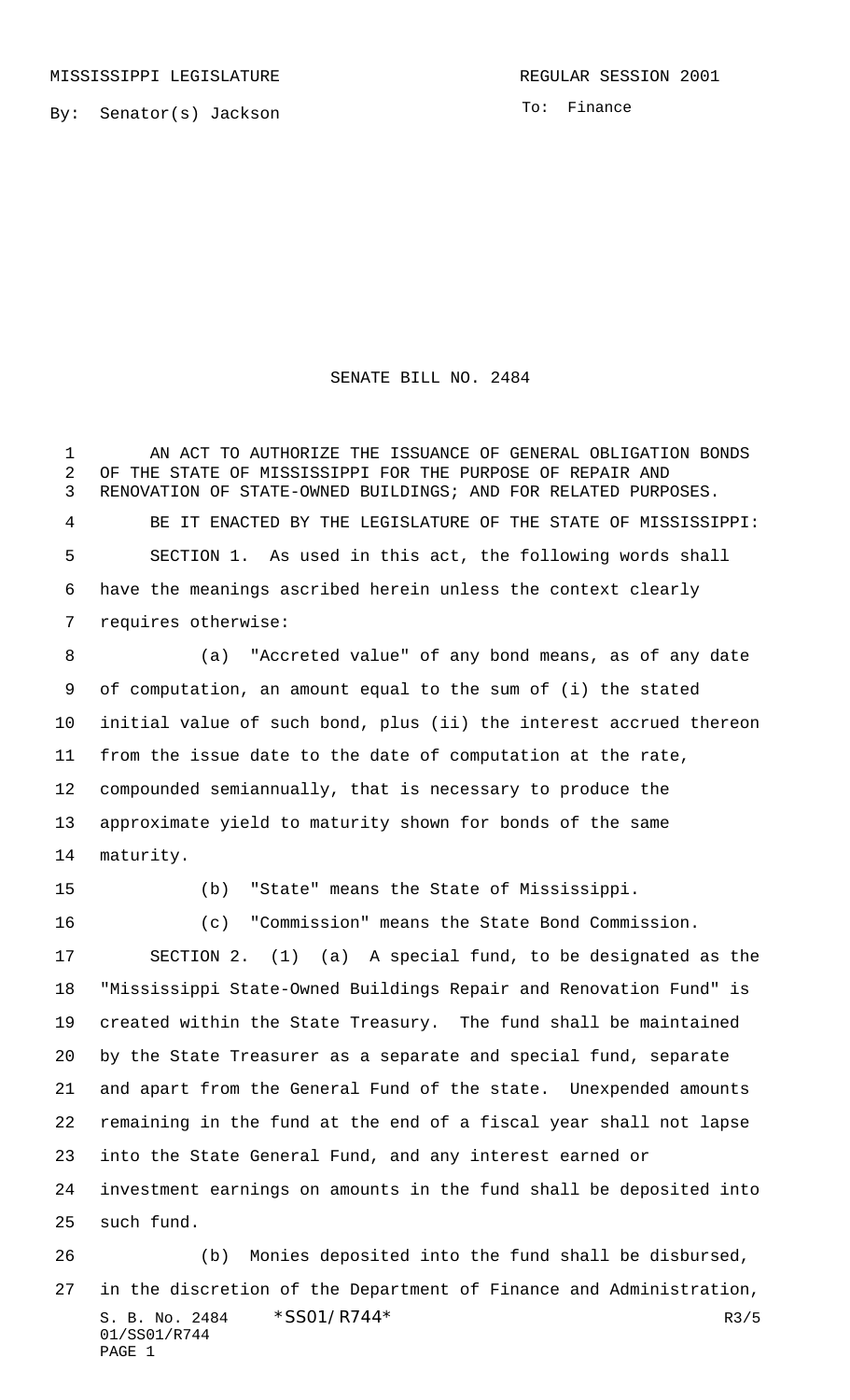to pay the costs of repair and renovation of state-owned buildings and facilities.

 (2) Amounts deposited into such special fund shall be disbursed to pay the costs of the projects described in subsection (1) of this section. Promptly after the commission has certified, by resolution duly adopted, that the projects described in subsection (1) of this section shall have been completed, abandoned, or cannot be completed in a timely fashion, any amounts remaining in such special fund shall be applied to pay debt service on the bonds issued under this act, in accordance with the proceedings authorizing the issuance of such bonds and as directed by the commission.

 (3) The Department of Finance and Administration, acting through the Bureau of Building, Grounds and Real Property Management, is expressly authorized and empowered to receive and expend any local or other source funds in connection with the expenditure of funds provided for in this section. The expenditure of monies deposited into the special fund shall be under the direction of the Department of Finance and Administration, and such funds shall be paid by the State Treasurer upon warrants issued by such department, which warrants shall be issued upon requisitions signed by the Executive Director of the Department of Finance and Administration or his designee. SECTION 3. (1) The commission, at one time, or from time to time, may declare by resolution the necessity for issuance of general obligation bonds of the State of Mississippi to provide funds for all costs incurred or to be incurred for the purposes described in Section 2 of this act. Upon the adoption of a resolution by the Department of Finance and Administration, declaring the necessity for the issuance of any part or all of the general obligation bonds authorized by this section, the

S. B. No. 2484 \* SS01/R744\* 01/SS01/R744 Department of Finance and Administration shall deliver a certified copy of its resolution or resolutions to the commission. Upon

PAGE 2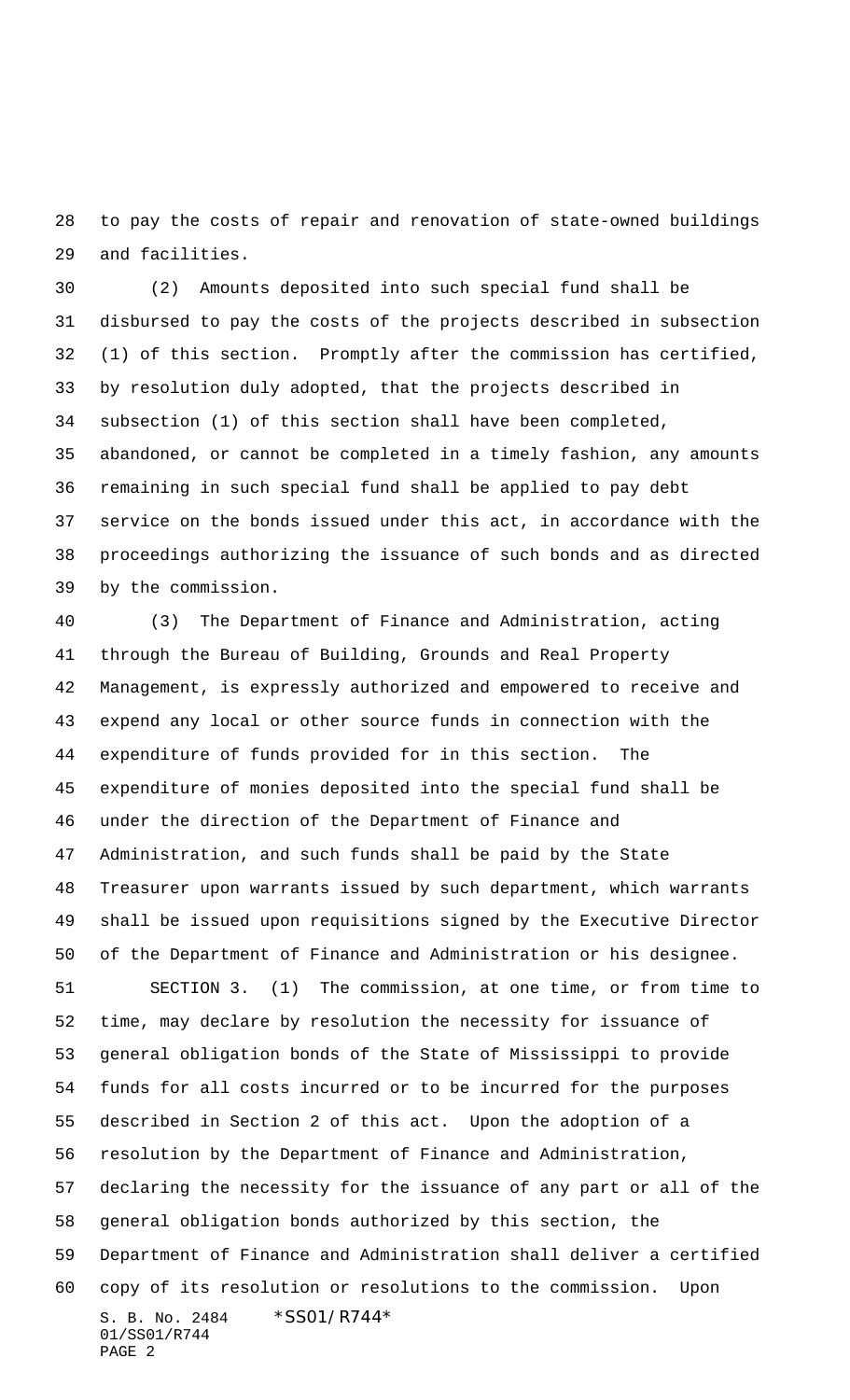receipt of such resolution, the commission, in its discretion, may act as the issuing agent, prescribe the form of the bonds, advertise for and accept bids, issue and sell the bonds so authorized to be sold and do any and all other things necessary and advisable in connection with the issuance and sale of such bonds. The total amount of bonds issued under this act shall not exceed Twenty-five Million Dollars (\$25,000,000.00).

 (2) Any investment earnings on amounts deposited into the special fund created in Section 2 of this act shall be used to pay debt service on bonds issued under this act, in accordance with the proceedings authorizing issuance of such bonds.

 SECTION 4. The principal of and interest on the bonds authorized under this act shall be payable in the manner provided in this section. Such bonds shall bear such date or dates, be in such denomination or denominations, bear interest at such rate or rates (not to exceed the limits set forth in Section 75-17-101, Mississippi Code of 1972), be payable at such place or places within or without the State of Mississippi, shall mature absolutely at such time or times not to exceed twenty-five (25) years from date of issue, be redeemable before maturity at such time or times and upon such terms, with or without premium, shall bear such registration privileges, and shall be substantially in such form, all as shall be determined by resolution of the commission.

S. B. No. 2484 \* SS01/R744\* 01/SS01/R744 PAGE 3 SECTION 5. The bonds authorized by this act shall be signed by the chairman of the commission, or by his facsimile signature, and the official seal of the commission shall be affixed thereto, attested by the secretary of the commission. The interest coupons, if any, to be attached to such bonds may be executed by the facsimile signatures of such officers. Whenever any such bonds shall have been signed by the officials designated to sign the bonds who were in office at the time of such signing but who may have ceased to be such officers before the sale and delivery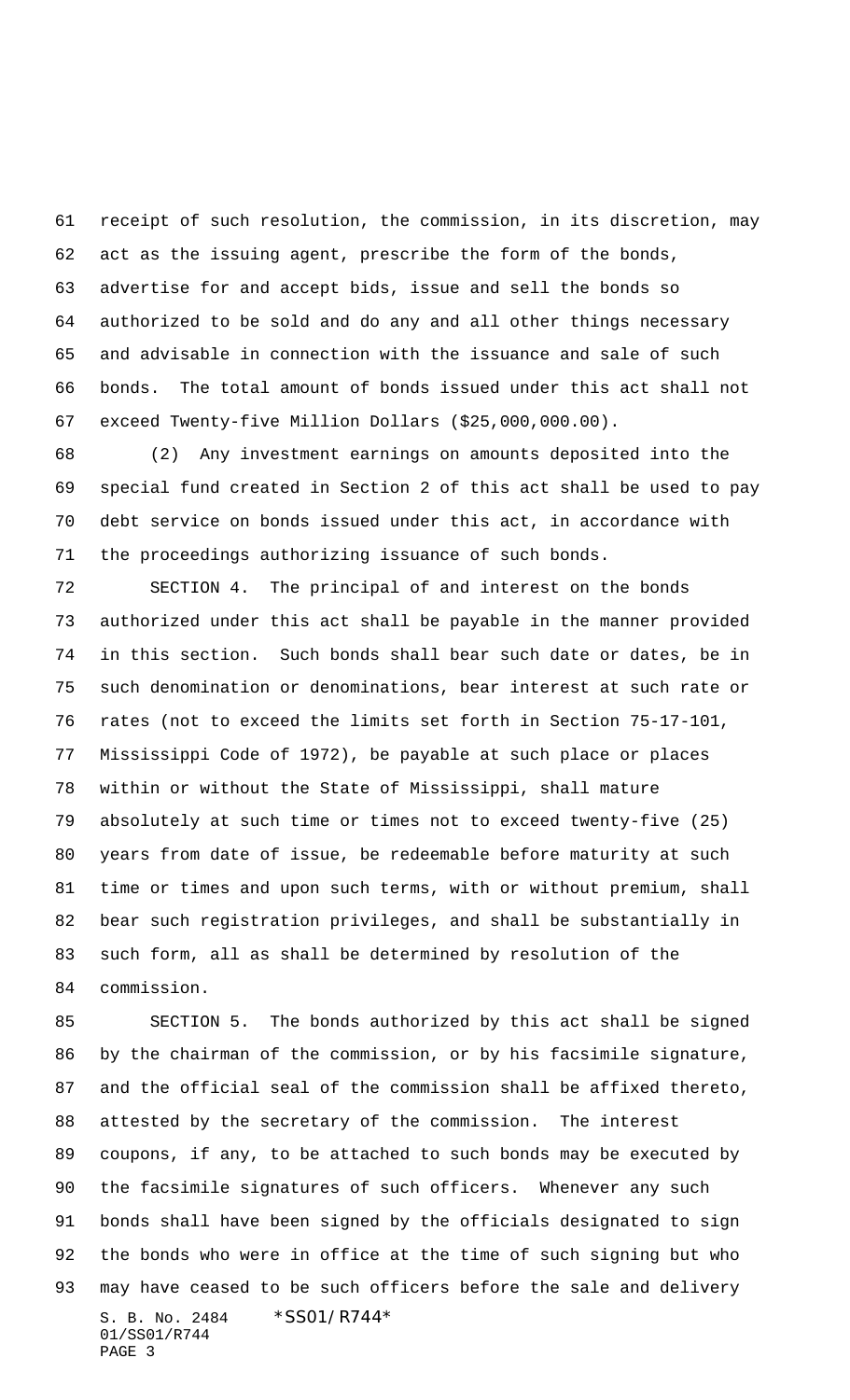94 of such bonds, or who may not have been in office on the date such bonds may bear, the signatures of such officers upon such bonds and coupons shall nevertheless be valid and sufficient for all purposes and have the same effect as if the person so officially signing such bonds had remained in office until their delivery to the purchaser, or had been in office on the date such bonds may bear. However, notwithstanding anything herein to the contrary, such bonds may be issued as provided in the Registered Bond Act of the State of Mississippi.

 SECTION 6. All bonds and interest coupons issued under the provisions of this act have all the qualities and incidents of negotiable instruments under the provisions of the Mississippi Uniform Commercial Code, and in exercising the powers granted by this act, the commission shall not be required to and need not comply with the provisions of the Mississippi Uniform Commercial Code.

S. B. No. 2484 \*SS01/R744\* SECTION 7. The commission shall act as the issuing agent for the bonds authorized under this act, prescribe the form of the bonds, advertise for and accept bids, issue and sell the bonds so authorized to be sold, pay all fees and costs incurred in such issuance and sale, and do any and all other things necessary and advisable in connection with the issuance and sale of such bonds. The commission is authorized and empowered to pay the costs that are incident to the sale, issuance and delivery of the bonds authorized under this act from the proceeds derived from the sale of such bonds. The commission shall sell such bonds on sealed bids at public sale, and for such price as it may determine to be for the best interest of the State of Mississippi, but no such sale shall be made at a price less than par plus accrued interest to the date of delivery of the bonds to the purchaser. All interest accruing on such bonds so issued shall be payable semiannually or annually; however, the first interest payment may be for any period of not more than one (1) year.

01/SS01/R744 PAGE 4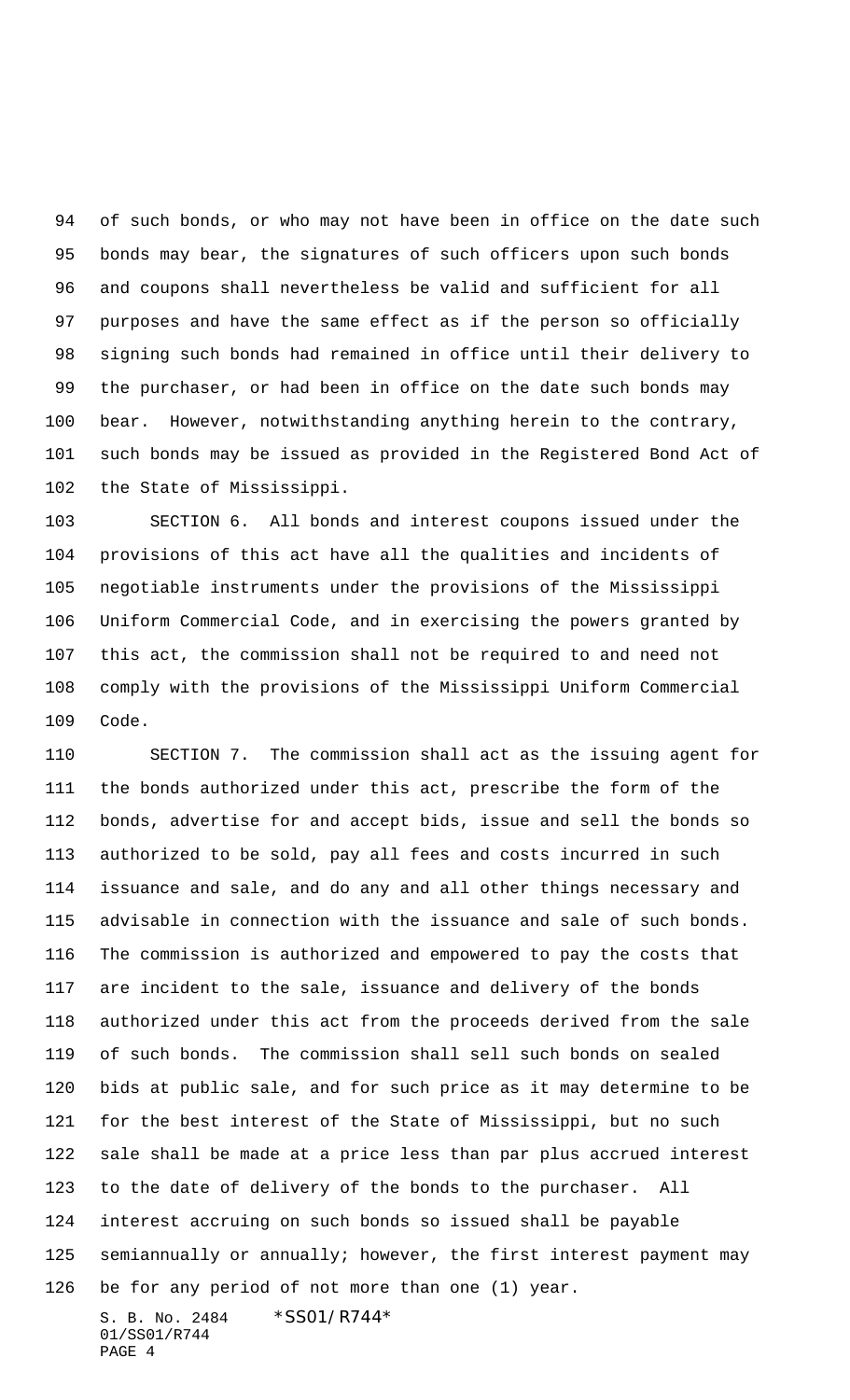Notice of the sale of any such bonds shall be published at least one time, not less than ten (10) days before the date of sale, and shall be so published in one or more newspapers published or having a general circulation in the City of Jackson, Mississippi, and in one or more other newspapers or financial journals with a national circulation, to be selected by the commission.

 The commission, when issuing any bonds under the authority of this act, may provide that bonds, at the option of the State of Mississippi, may be called in for payment and redemption at the call price named therein and accrued interest on such date or dates named therein.

 SECTION 8. The bonds issued under the provisions of this act are general obligations of the State of Mississippi, and for the payment thereof the full faith and credit of the State of Mississippi is irrevocably pledged. If the funds appropriated by the Legislature are insufficient to pay the principal of and the interest on such bonds as they become due, then the deficiency shall be paid by the State Treasurer from any funds in the State Treasury not otherwise appropriated. All such bonds shall contain recitals on their faces substantially covering the provisions of this section.

 SECTION 9. Upon the issuance and sale of bonds under the provisions of this act, the commission shall transfer the proceeds of any such sale or sales to the special fund created in Section 2 of this act. The proceeds of such bonds shall be disbursed solely upon the order of the Department of Finance and Administration under such restrictions, if any, as may be contained in the resolution providing for the issuance of the bonds.

 SECTION 10. The bonds authorized under this act may be issued without any other proceedings or the happening of any other conditions or things other than those proceedings, conditions and things which are specified or required by this act. Any

S. B. No. 2484 \* SS01/R744\* 01/SS01/R744 PAGE 5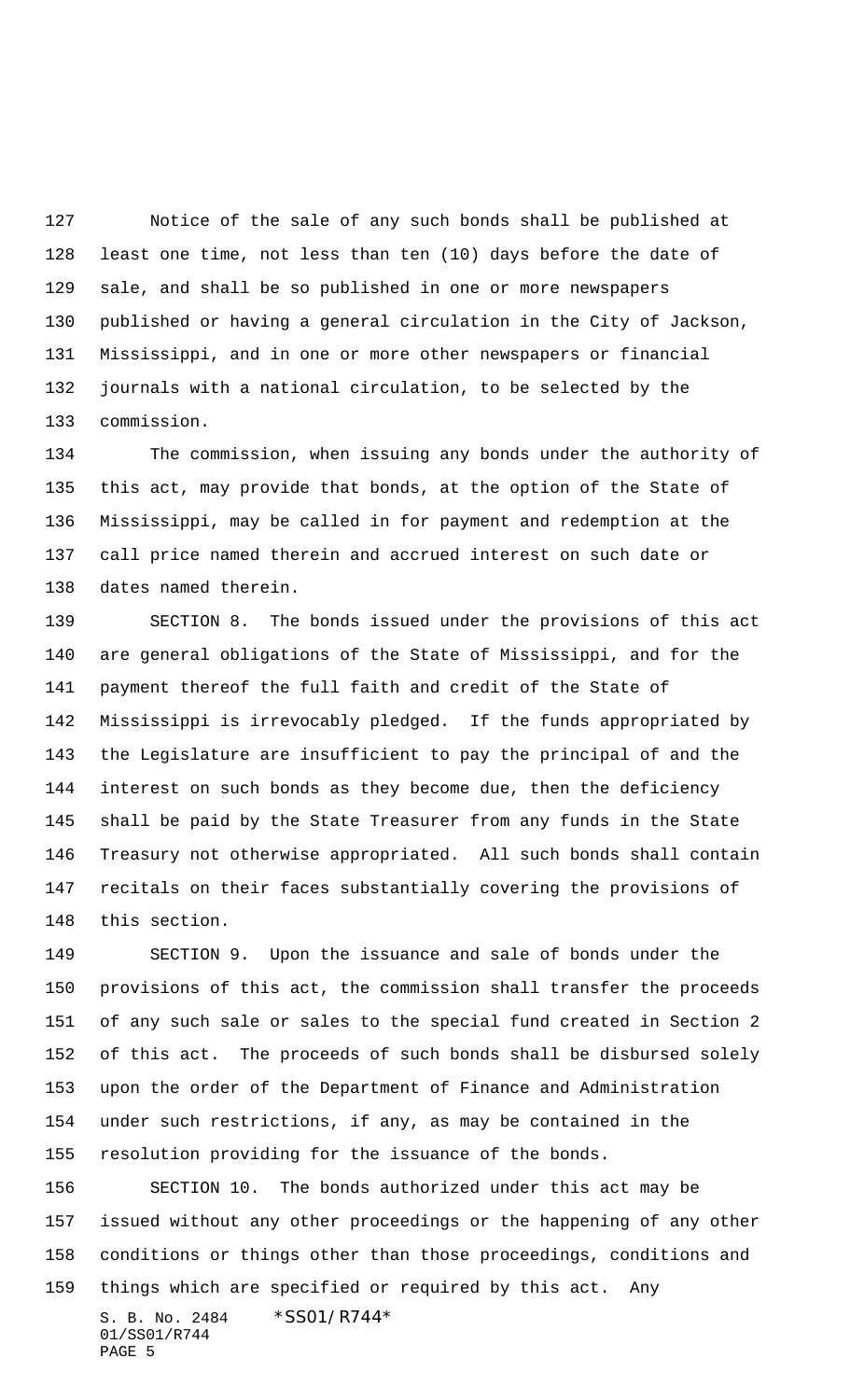resolution providing for the issuance of bonds under the provisions of this act shall become effective immediately upon its adoption by the commission, and any such resolution may be adopted at any regular or special meeting of the commission by a majority of its members.

 SECTION 11. The bonds authorized under the authority of this act may be validated in the Chancery Court of the First Judicial District of Hinds County, Mississippi, in the manner and with the force and effect provided by Chapter 13, Title 31, Mississippi Code of 1972, for the validation of county, municipal, school district and other bonds. The notice to taxpayers required by such statutes shall be published in a newspaper published or having a general circulation in the City of Jackson, Mississippi.

 SECTION 12. Any holder of bonds issued under the provisions of this act or of any of the interest coupons pertaining thereto may, either at law or in equity, by suit, action, mandamus or other proceeding, protect and enforce any and all rights granted under this act, or under such resolution, and may enforce and compel performance of all duties required by this act to be performed, in order to provide for the payment of bonds and interest thereon.

 SECTION 13. All bonds issued under the provisions of this act shall be legal investments for trustees and other fiduciaries, and for savings banks, trust companies and insurance companies organized under the laws of the State of Mississippi, and such bonds shall be legal securities which may be deposited with and shall be received by all public officers and bodies of this state and all municipalities and political subdivisions for the purpose of securing the deposit of public funds.

 SECTION 14. Bonds issued under the provisions of this act and income therefrom shall be exempt from all taxation in the State of Mississippi.

S. B. No. 2484 \* SS01/R744\* 01/SS01/R744 PAGE 6